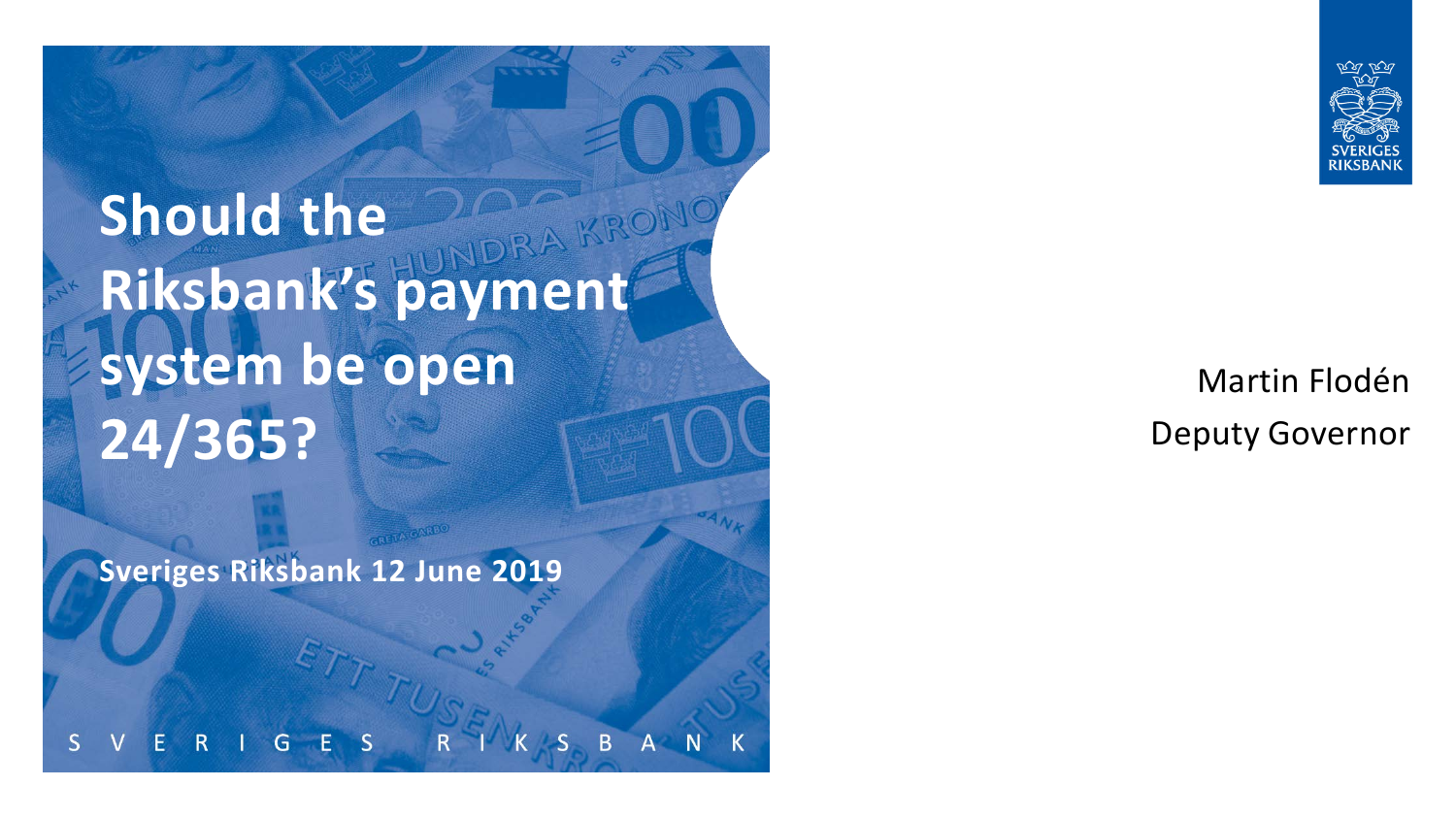

# **The Riksbank's tasks**



*"The Swedish payment infrastructure must be at least as safe and efficient as the payment infrastructure available abroad"*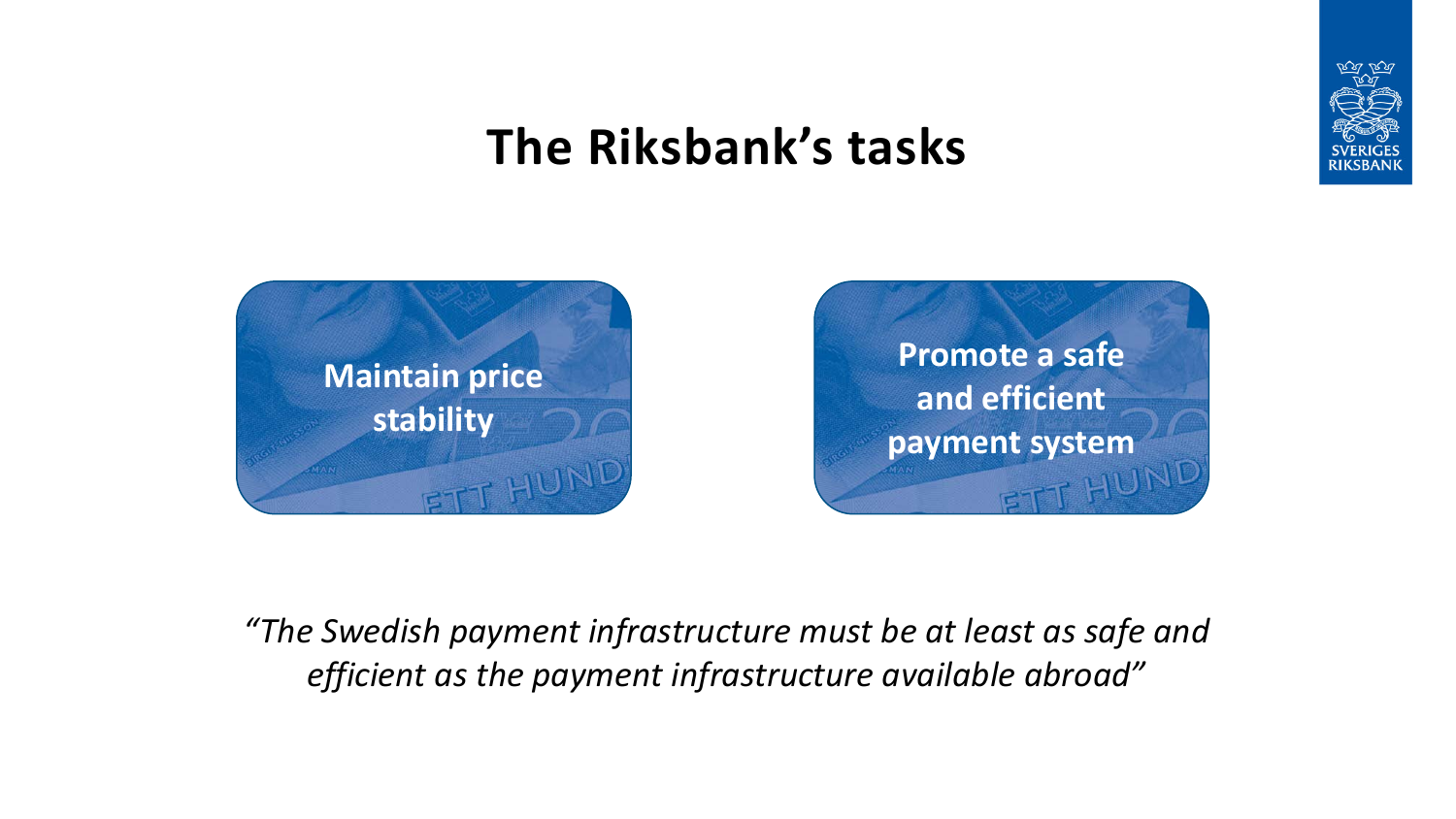

#### **The Riksbank now**





- Open 0700-1700 for interbank payments
- Payments in central bank money between 34 participating financial institutions
- Designed for large amounts, few transactions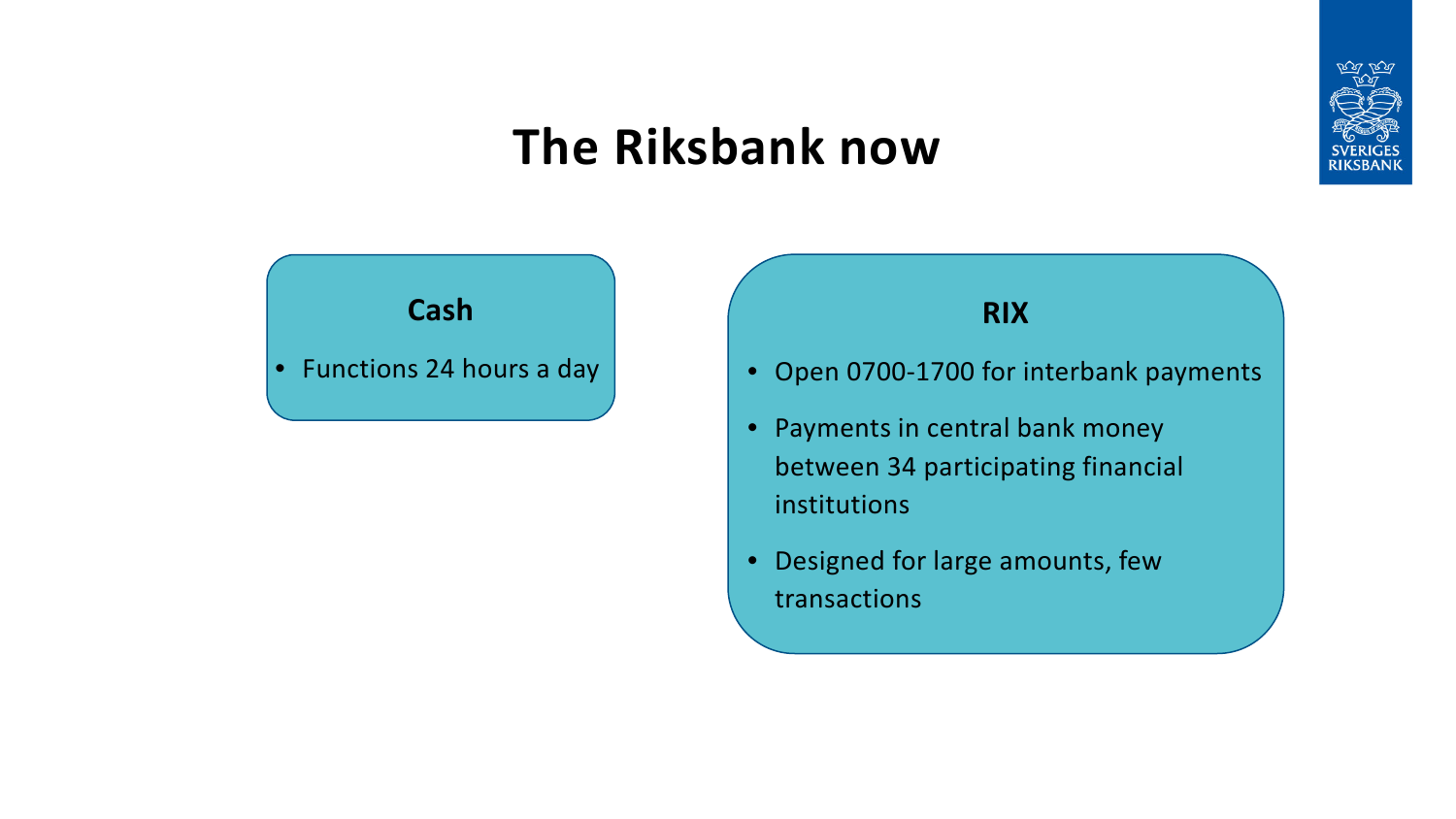

# **Payment market undergoing rapid change**

- Cash usage decreasing
- Payments expected to be instant
- Swish and BiR
	- Instant settlement 24/7 at Bankgirot (BiR)
	- Can manage many transactions
	- Hybrid solution, problems if the amounts are large

#### **Number of Swish payments**

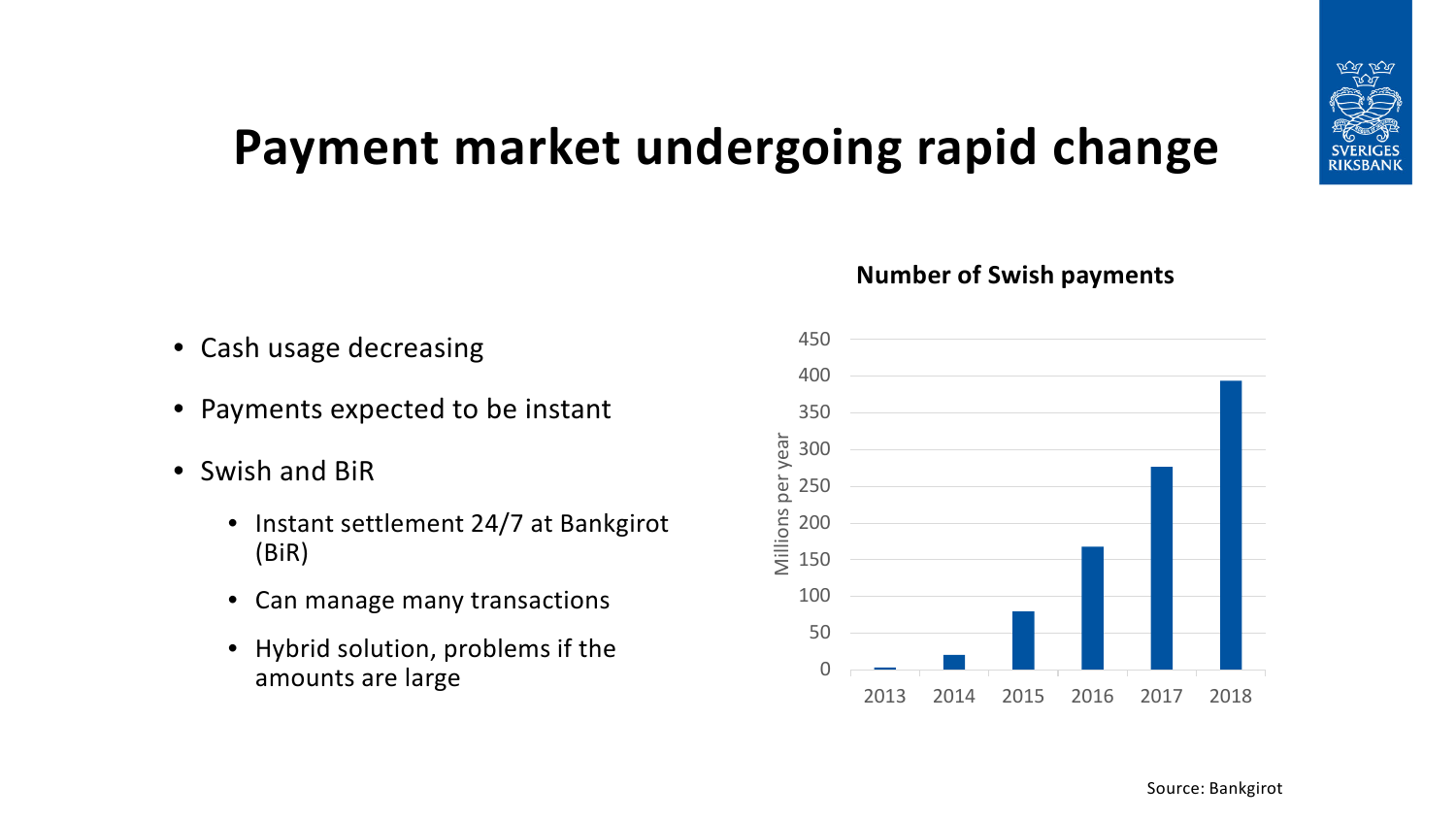

#### **The difference between money and money**

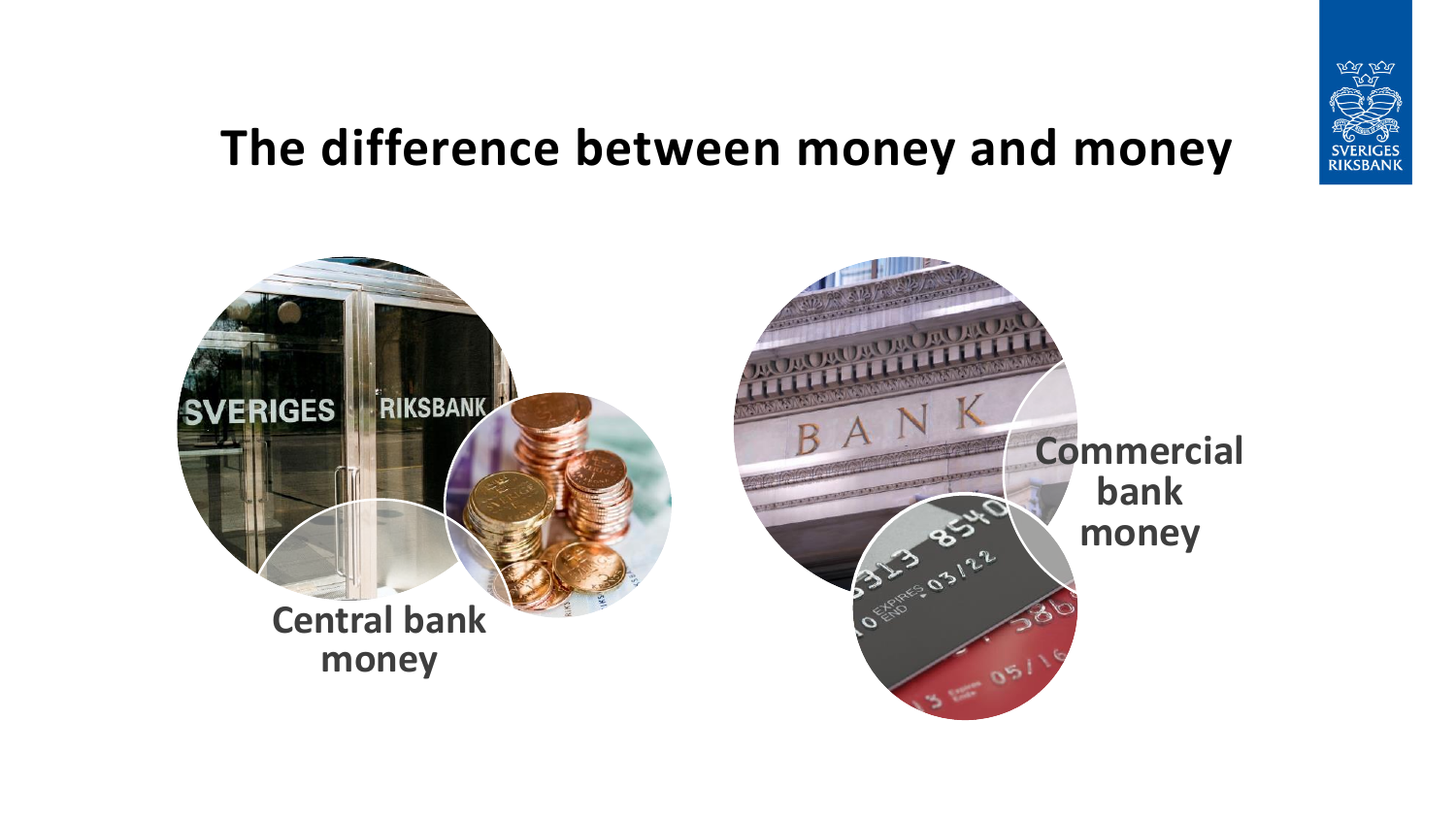#### **RIX and Swish**





#### **Turnover Transactions**



Turnover: SEK billion per day. Transactions: Number of thousand per day.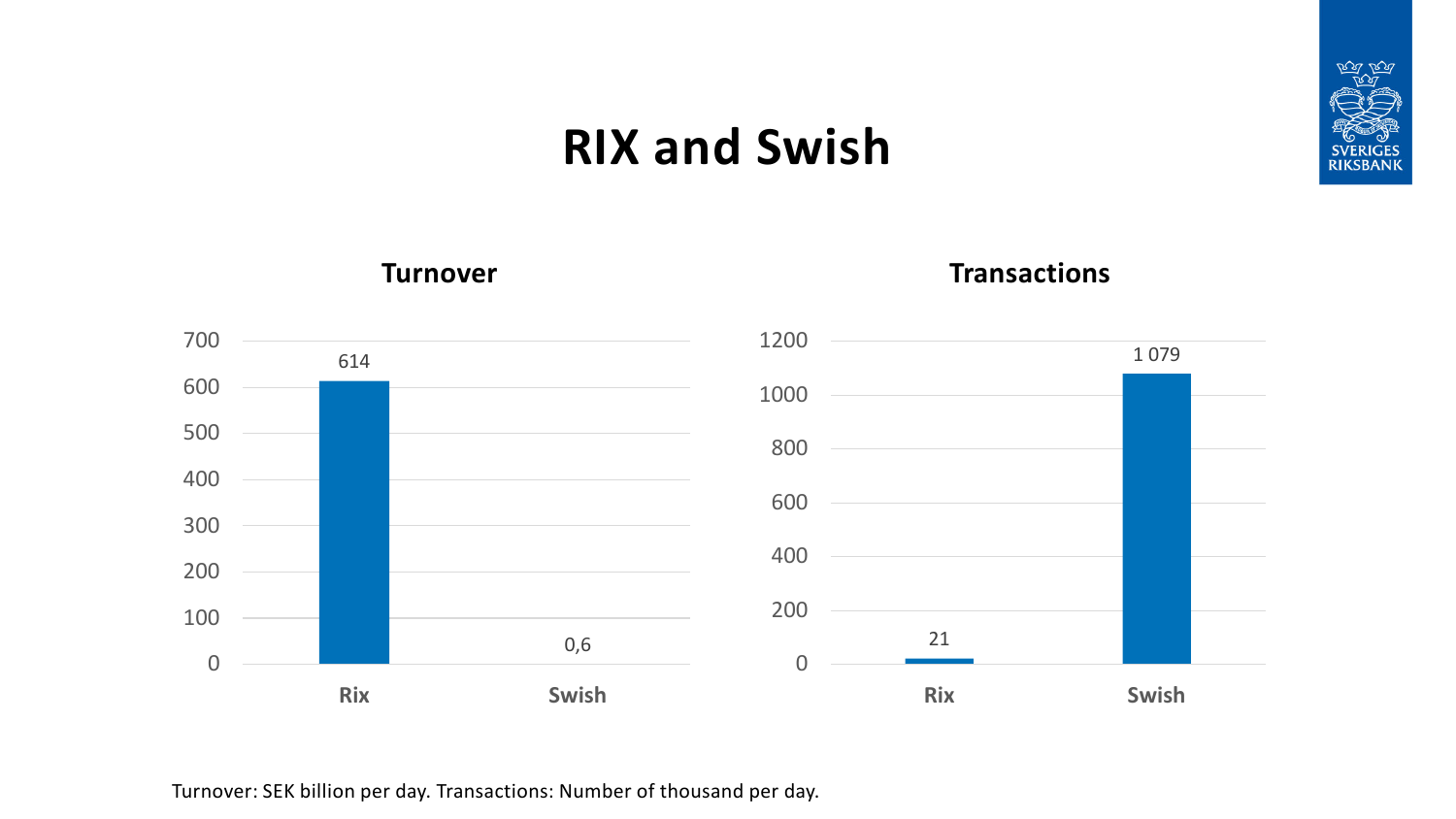

# **Shall the Riksbank offer settlement 24/365?**

• Today RIX is open **weekdays 0700- 1700**

(0700-1800 with effect from October)





• **24 hours a day, every day of the year?**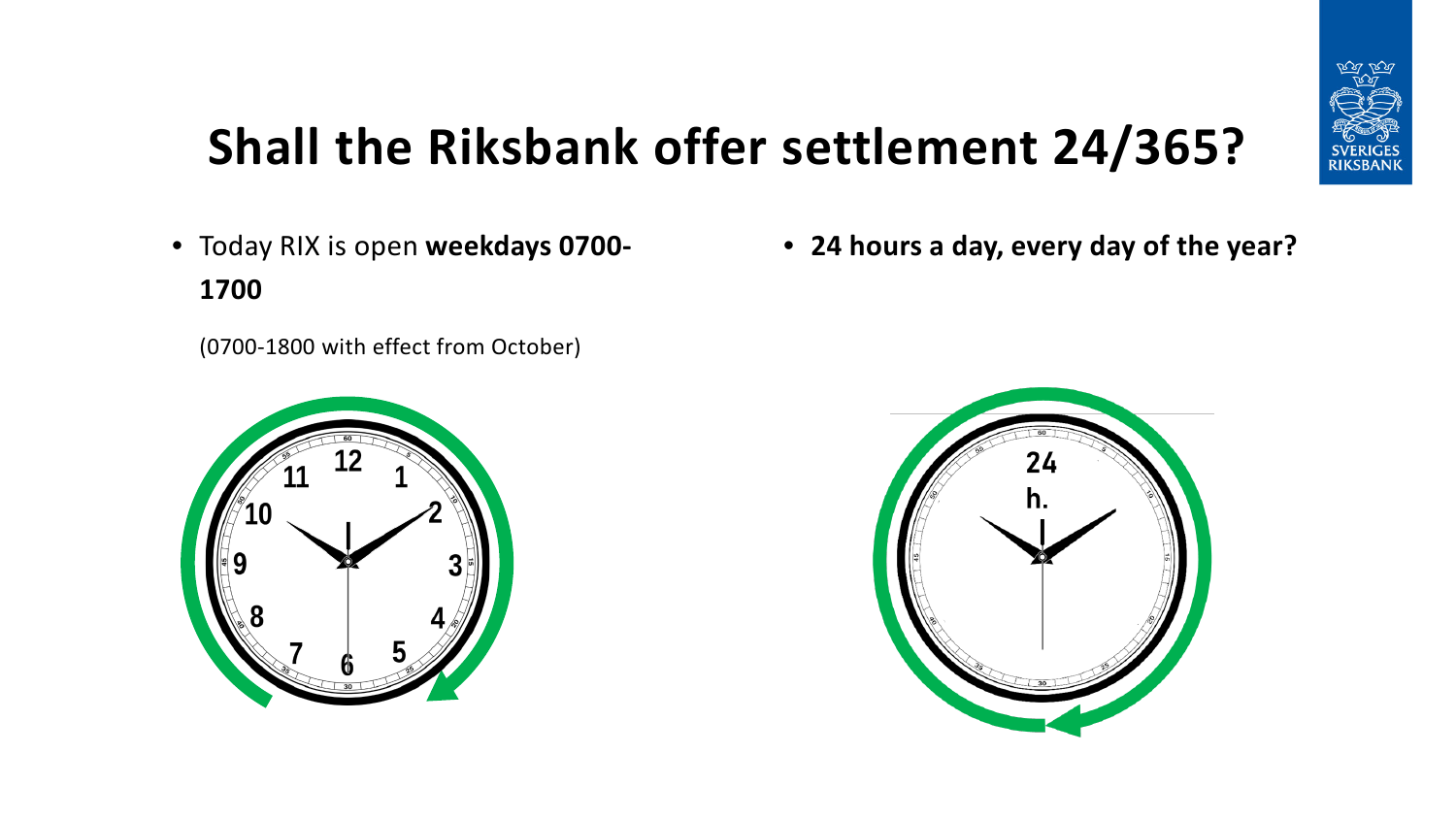### **Yes!**



**Settlement should be in central bank money**

- Safest means of settlement
- Follows international principles
- Cost-efficient liquidity management

**The payment system is a critical infrastructure**

- The Riksbank is a neutral supplier
- Economies of scale, natural monopoly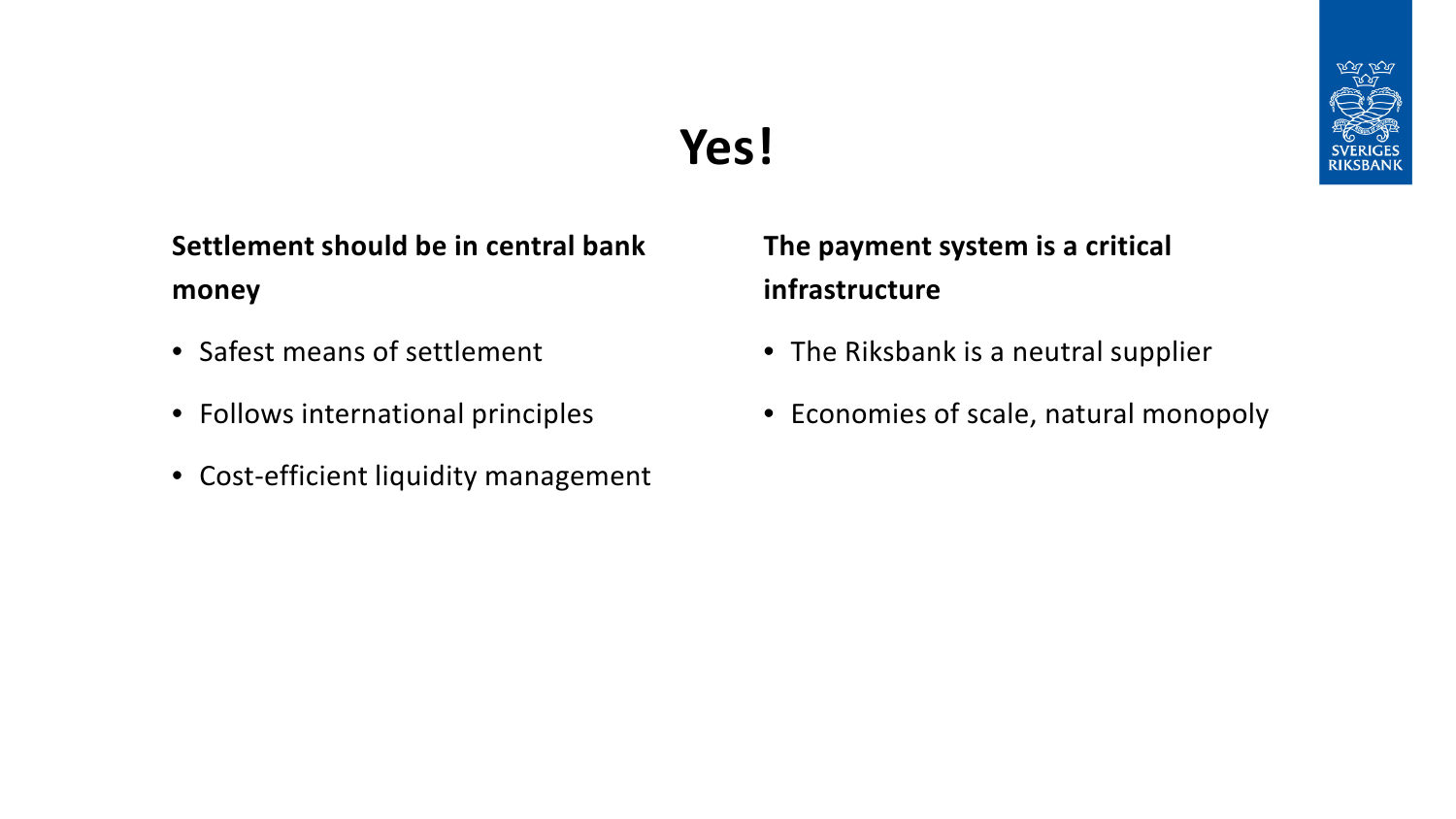

#### **The Riksbank in the future**



- Open 0700-1800 for interbank payments
- Open almost around the clock for
	- Transfers to/from RIX<sub>INST</sub>
	- Intraday credit

# **RIX**<sub>INST</sub>

- Open 24/7
- Can manage retail payments

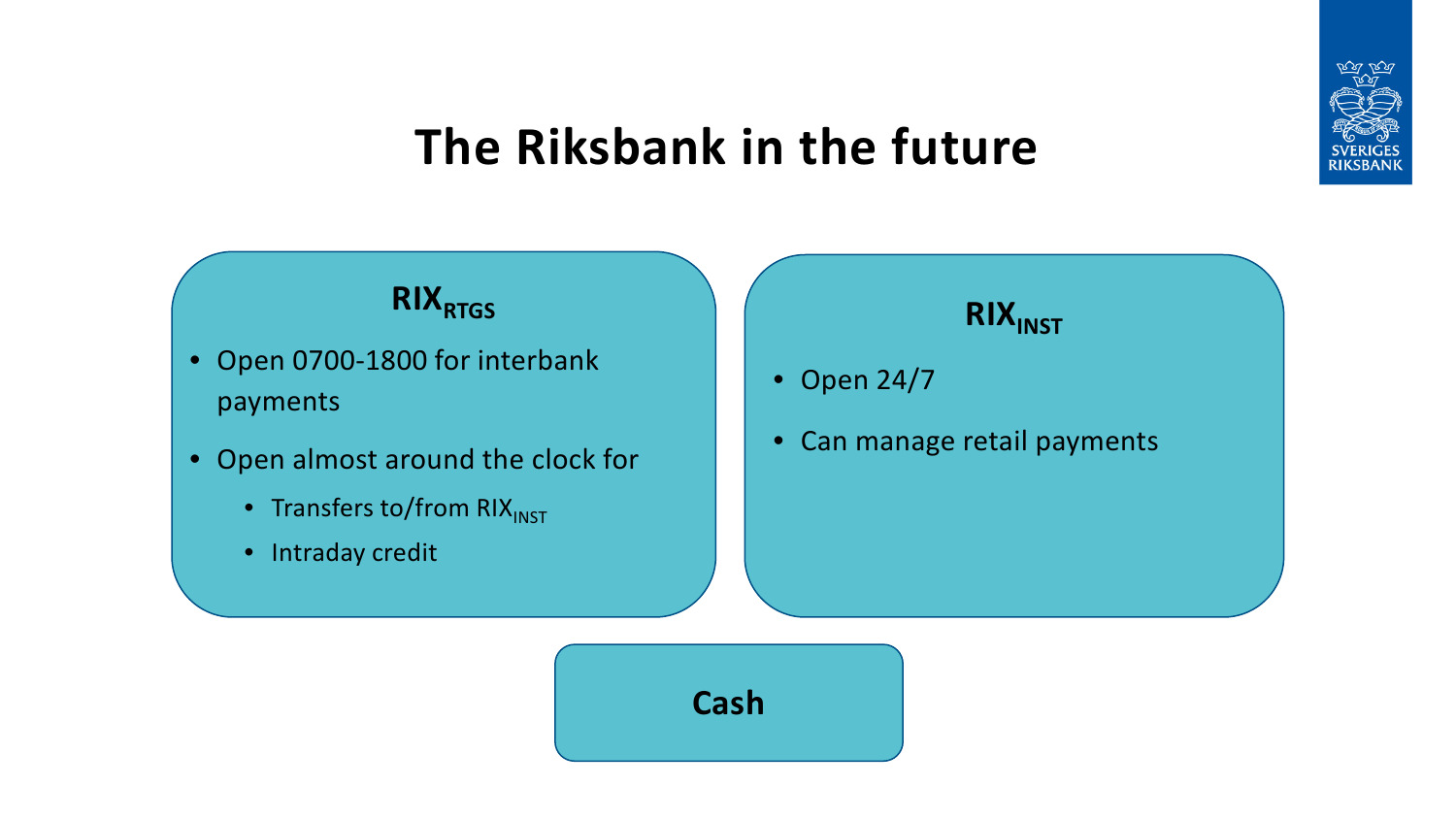# **Platform sharing with other central banks is costeffective**



- Expensive and complex to develop
- Expensive to run

• If more share the fixed costs the cost per transaction will be lower

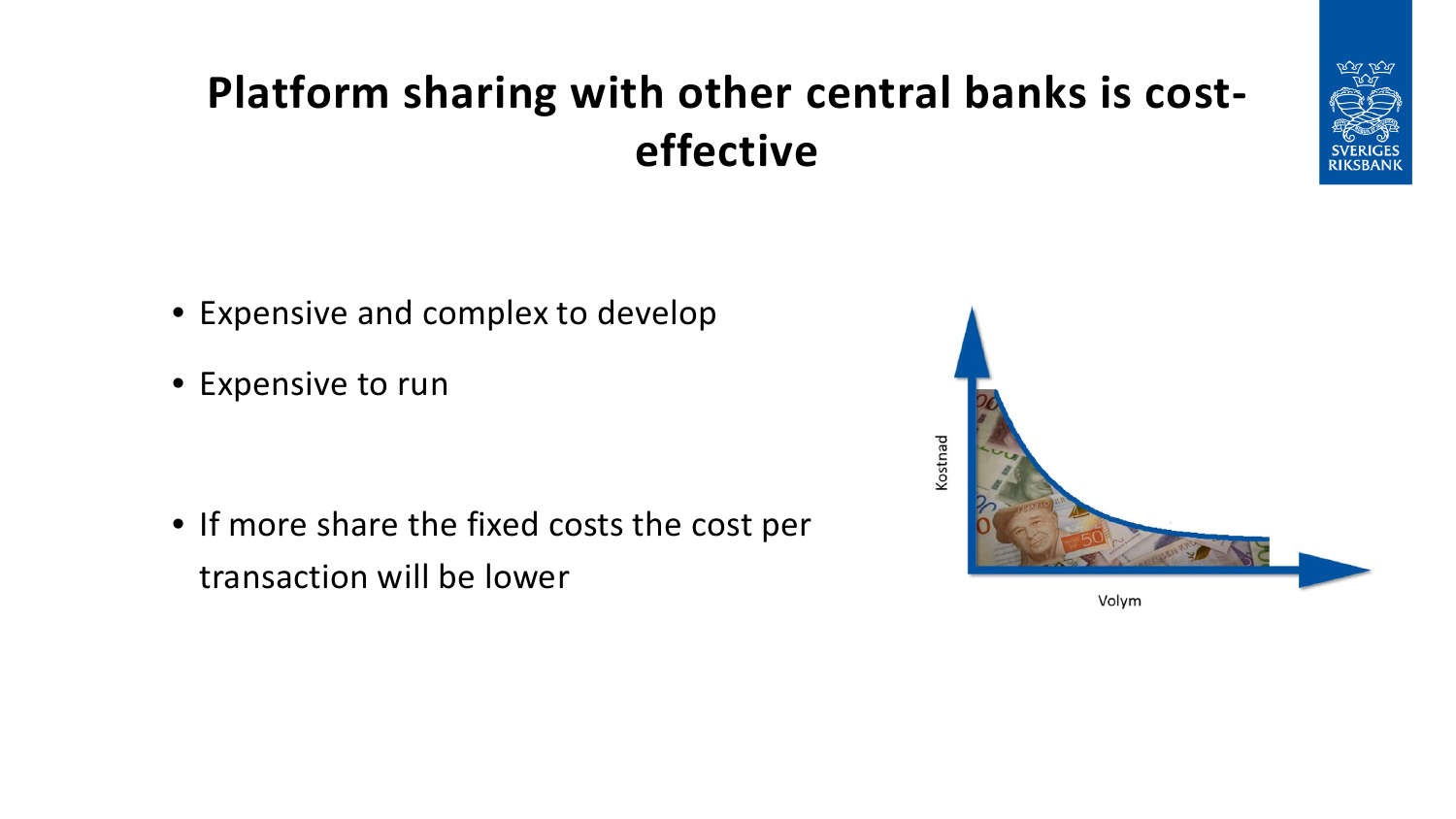

# **Platform sharing with the Eurosystem**

- Target Instant Payment Settlement, TIPS, since November 2018
- Platform for the settlement of instant payments
- Developed and run by the Eurosystem
- No start cost or fixed charge for the Riksbank, only transaction fee
- Designed to manage more currencies than the euro
- Central banks wanting to use the platform enter into agreements with the ECB and the Eurosystem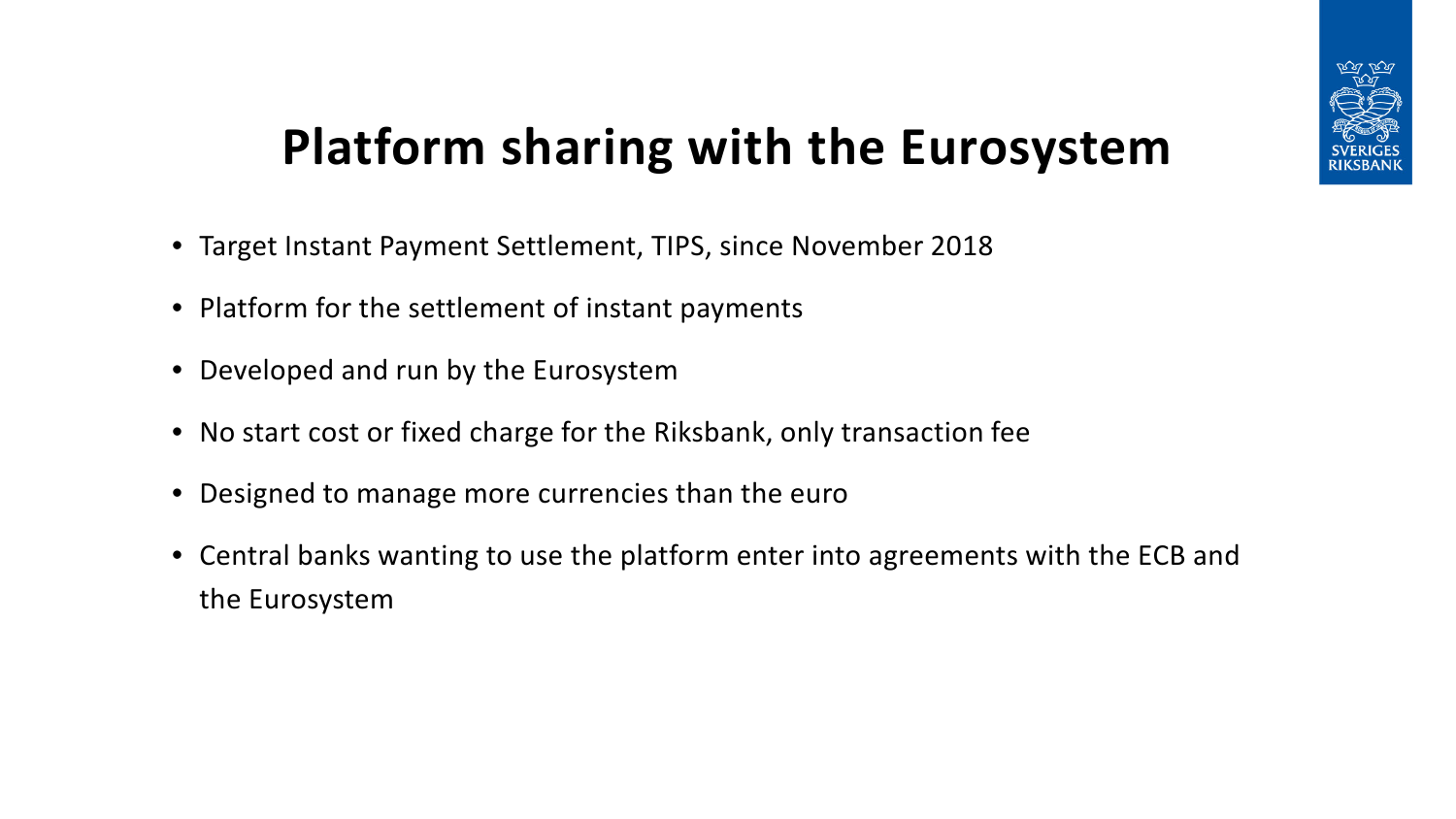

# **Financial infrastructure outside of Sweden?**

**Payment from Bank A to Bank B**



Physical distance Bank A to Bank B via the Riksbank ~ 0.7 km Communication distance Bank A to Bank B via



the Riksbank  $\sim$  6,000 km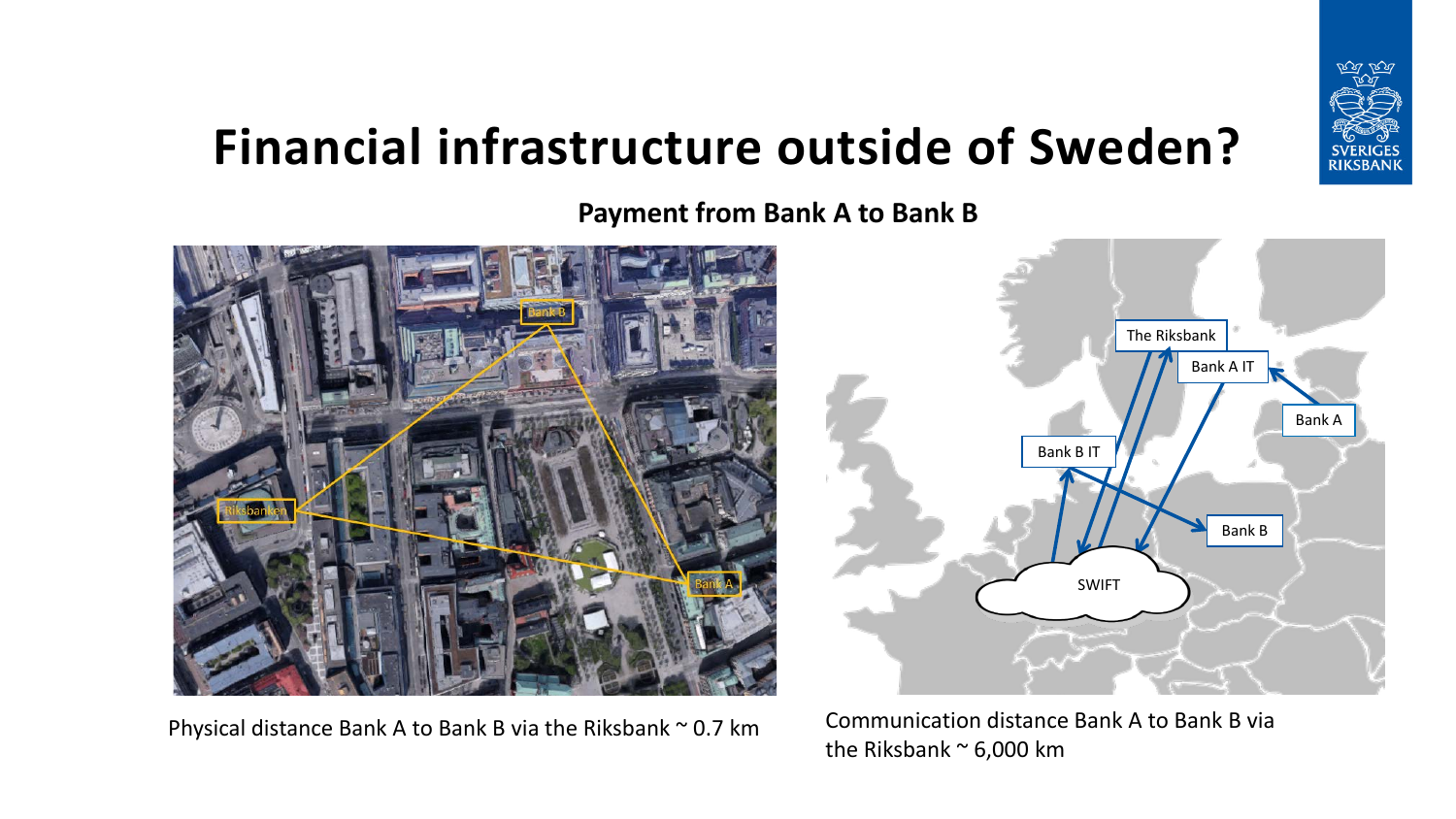### **How does RIX**<sub>INST</sub> affect the Swedish payment **market?**



- Participants will need to adapt their processes and message formats
- Processes and message formats that apply in most of Europe
- Harmonisation reduces thresholds for crossborder services